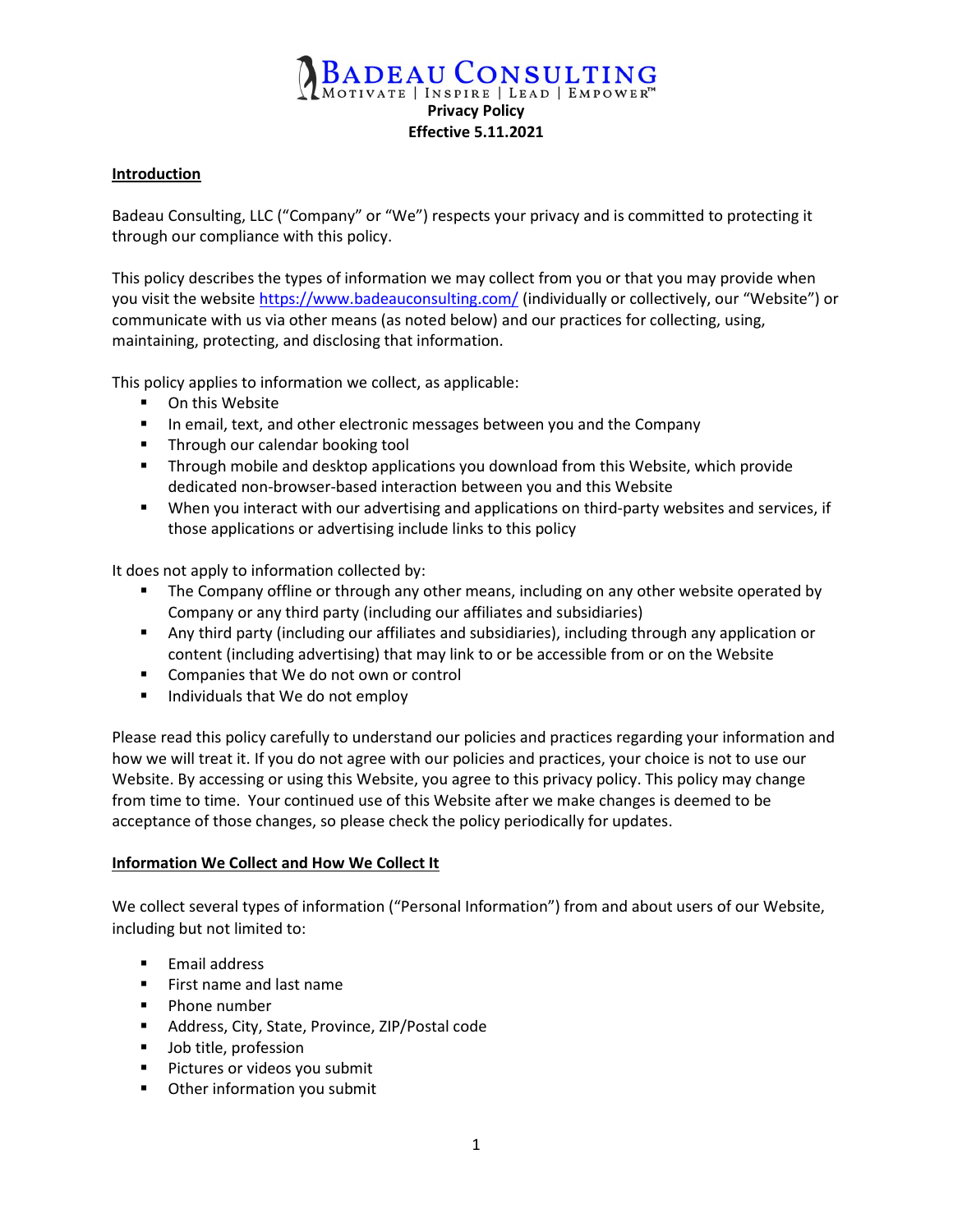# BADEAU CONSULTING Effective 5.11.2021

 About your internet connection, the equipment you use to access our Website, and usage details

We collect this information:

- Directly from you when you provide it to the Company
- Automatically as you navigate through the site. Information collected automatically may include usage details, IP addresses, and information collected through cookies, web beacons, and other tracking technologies.
- **From third parties, for example, our business partners**

### Information You Provide to the Company

The information we collect on or through our Website may include:

- Information that you provide by filling in forms on our Website. This includes information provided at the time of registering to use our Website, subscribing to our service, posting material, or requesting further services or information. We may also ask you for information when you enter a contest or promotion sponsored by the Company, and when you report a problem with our Website.
- Records and copies of your correspondence (including but not limited to email addresses, your IP address, the routing of your communication, and the date and time of your communication)
- **THE Your responses to surveys that we might ask you to complete for research purposes.**
- **Details of transactions you carry out through our Website and of the fulfillment of your orders.**
- **Theory 19 Your search queries on the Website**

You also may provide information to be published or displayed (hereinafter, "posted") on public areas of the Website or transmitted to other users of the Website or third parties (collectively, "User Contributions"). Your User Contributions are posted on and transmitted to others at your own risk. Although [we limit access to certain pages/you may set certain privacy settings for such information by logging into your account profile], please be aware that no security measures are perfect or impenetrable. Additionally, we cannot control the actions of other users of the Website with whom you may choose to share your User Contributions. Therefore, we cannot and do not guarantee that your User Contributions will not be viewed by unauthorized persons.

We do not collect credit card information because if you pay us by credit/debit card, your payment is made through a third-party processor. We urge you to carefully review the privacy policy of the thirdparty processor prior to making a payment by credit/debit card.

# Information We Collect Through Automatic Data Collection Technologies

As you navigate through and interact with our Website, we may use automatic data collection technologies to collect certain information about your equipment, browsing actions, and patterns, including: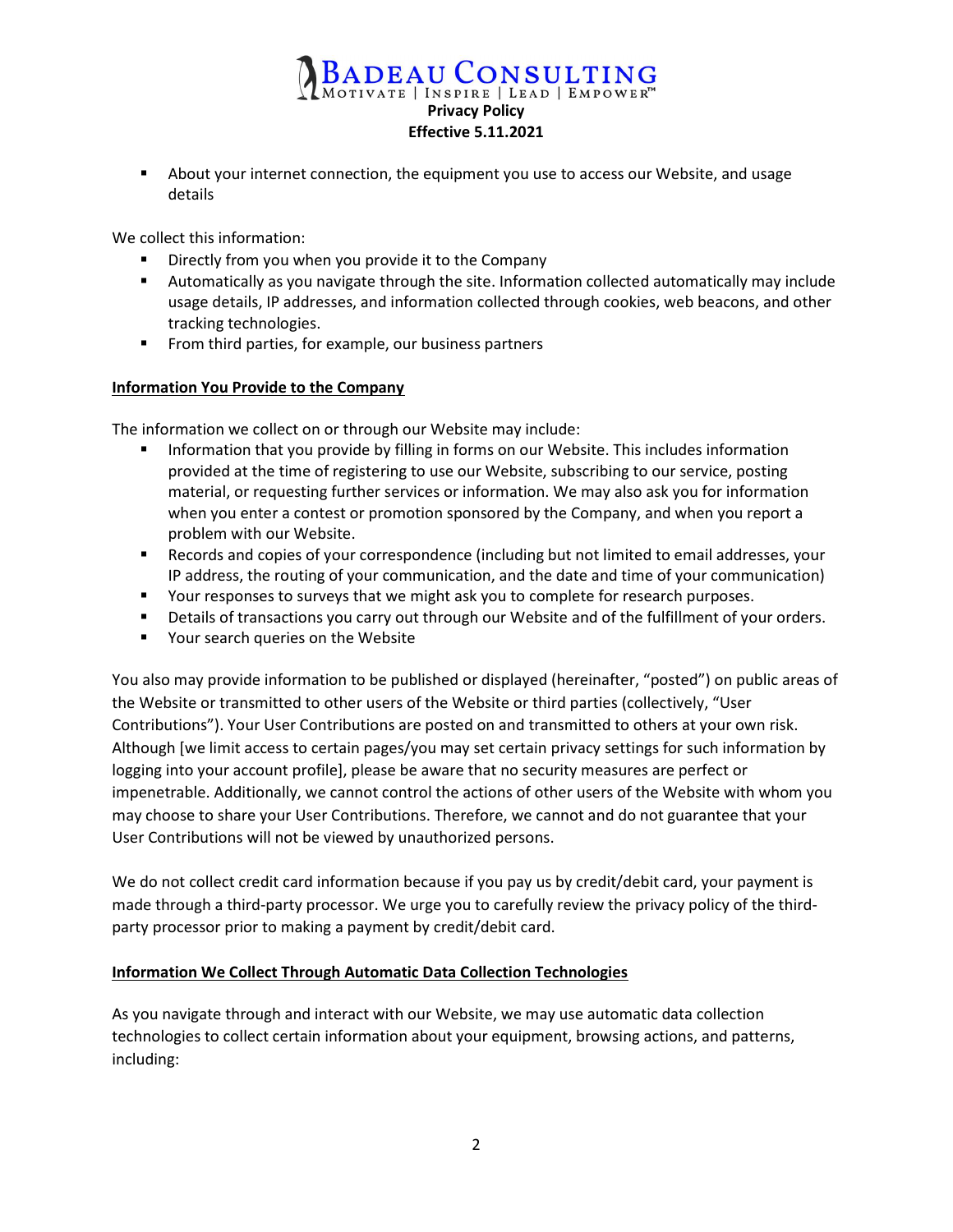# BADEAU CONSULTING Privacy Policy Effective 5.11.2021

- **Details of your visits to our Website, including traffic data, location data, logs, and other** communication data and the resources that you access and use on the Website
- **Information about your computer and internet connection, including your IP address, operating** system, and browser type

The information we collect automatically is statistical data and should not include personal information, but we may maintain it or associate it with personal information we collect in other ways or receive from third parties. It helps the Company improve our Website and to deliver a better and more personalized service, including by enabling us to:

- Estimate our audience size and usage patterns
- Store information about your preferences, allowing us to customize our Website according to your individual interests
- Speed up your searches
- **Recognize you when you return to our Website**

The technologies we use for this automatic data collection may include:

- Cookies (or browser cookies). A cookie is a small file placed on the hard drive of your computer. You may refuse to accept browser cookies by activating the appropriate setting on your browser. However, if you select this setting, you may be unable to access certain parts of our Website. Unless you have adjusted your browser setting so that it will refuse cookies, our system will issue cookies when you direct your browser to our Website.
- **Flash Cookies. Certain features of our Website may use local stored objects (or Flash cookies) to** collect and store information about your preferences and navigation to, from, and on our Website. Flash cookies are not managed by the same browser settings as are used for browser cookies. For information about managing your privacy and security settings for Flash cookies, see Choices About How We Use and Disclose Your Information.
- **Web Beacons. Pages of our Website and our e-mails may contain small electronic files known as** web beacons (also referred to as clear gifs, pixel tags, and single-pixel gifs) that permit the Company, for example, to count users who have visited those pages or [opened an email] and for other related website statistics (for example, recording the popularity of certain website content and verifying system and server integrity).

We do not collect personal information automatically, but we may tie this information to personal information about you that we collect from other sources or you provide to the Company.

# Third-Party Use of Cookies [and Other Tracking Technologies]

Some content or applications, including advertisements, on the Website are served by third parties, including advertisers, ad networks and servers, content providers, and application providers. These third parties may use cookies alone or in conjunction with web beacons or other tracking technologies to collect information about you when you use our website. The information they collect may be associated with your personal information or they may collect information, including personal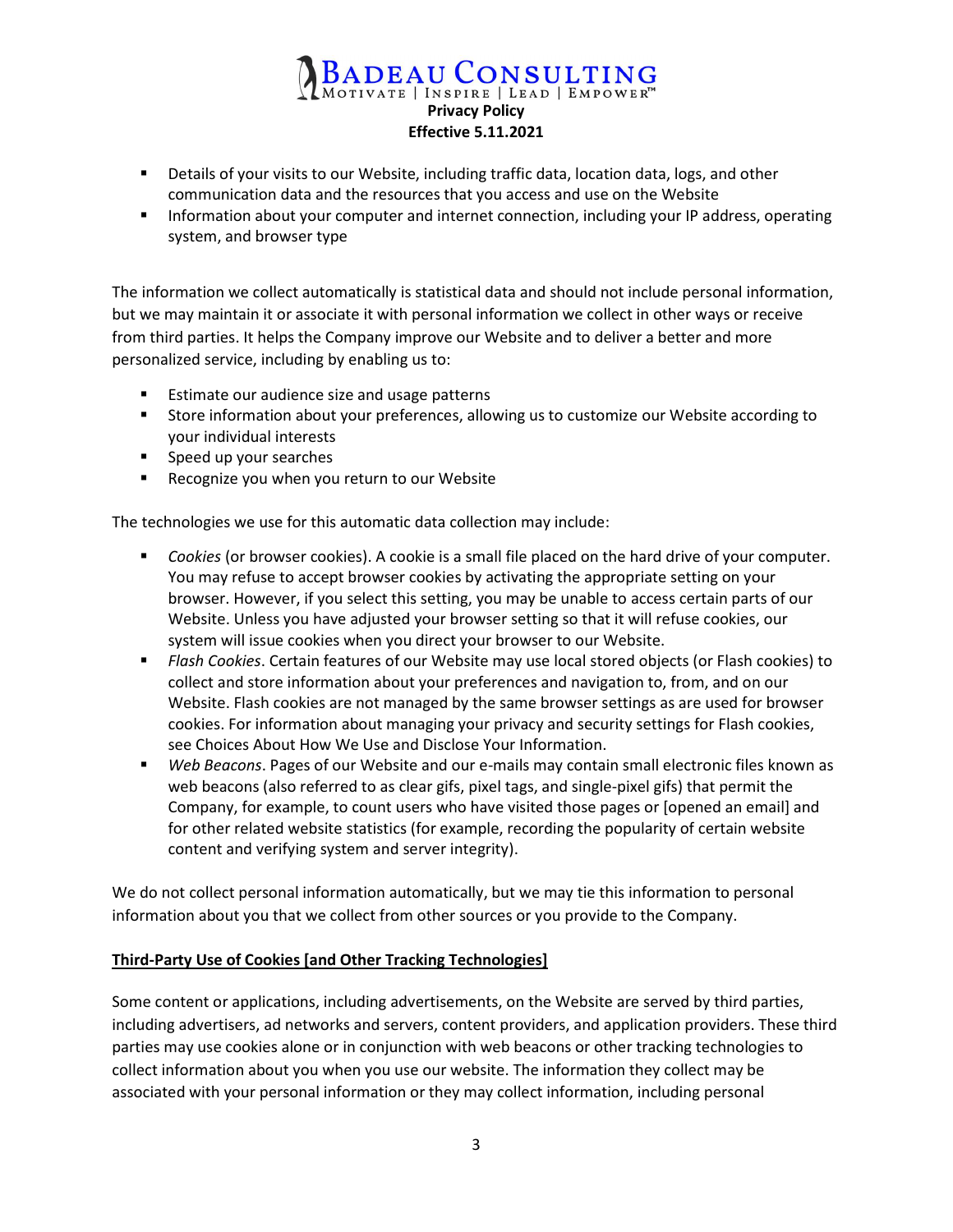# BADEAU CONSULTING<br>MOTIVATE | INSPIRE | LEAD | EMPOWER"<br>Privacy Policy Effective 5.11.2021

information, about your online activities over time and across different websites and other online services. They may use this information to provide you with interest-based (behavioral) advertising or other targeted content.

We do not control these third parties' tracking technologies or how they may be used. If you have any questions about an advertisement or other targeted content, you should contact the responsible provider directly. For information about how you can opt out of receiving targeted advertising from many providers, see Choices About How We Use and Disclose Your Information.

## How We Use Your Information

We use information that we collect about you or that you provide to the Company, including any personal information:

- To present our Website and its contents to you
- To provide you with information, products, or services that you request from us
- To fulfill any other purpose for which you provide it
- To provide you with notices about your account, including expiration and renewal notices
- **The Contract Starfs** To carry out our obligations and enforce our rights arising from any contracts entered into between you and us, including for billing and collection
- **The 10 To notify you about changes to our Website or any products or services we offer or provide** though it
- To allow you to participate in interactive features on our Website
- In any other way we may describe when you provide the information
- For any other purpose with your consent

We may also use your information to contact you about our own and third-parties' goods and services that may be of interest to you. If you do not want us to use your information in this way, please check the relevant box located on the form on which we collect your data and adjust your user preferences in your account profile. For more information, see Choices About How We Use and Disclose Your Information.

We may use the information we have collected from you to enable us to display advertisements to our advertisers' target audiences. Even though we do not disclose your personal information for these purposes without your consent, if you click on or otherwise interact with an advertisement, the advertiser may assume that you meet its target criteria.

# Disclosure of Your Information

We may disclose aggregated information about our users, and information that does not identify any individual, without restriction. We may disclose personal information that we collect, or you provide as described in this privacy policy:

- To our subsidiaries and affiliates
- To contractors, service providers, and other third parties we use to support our business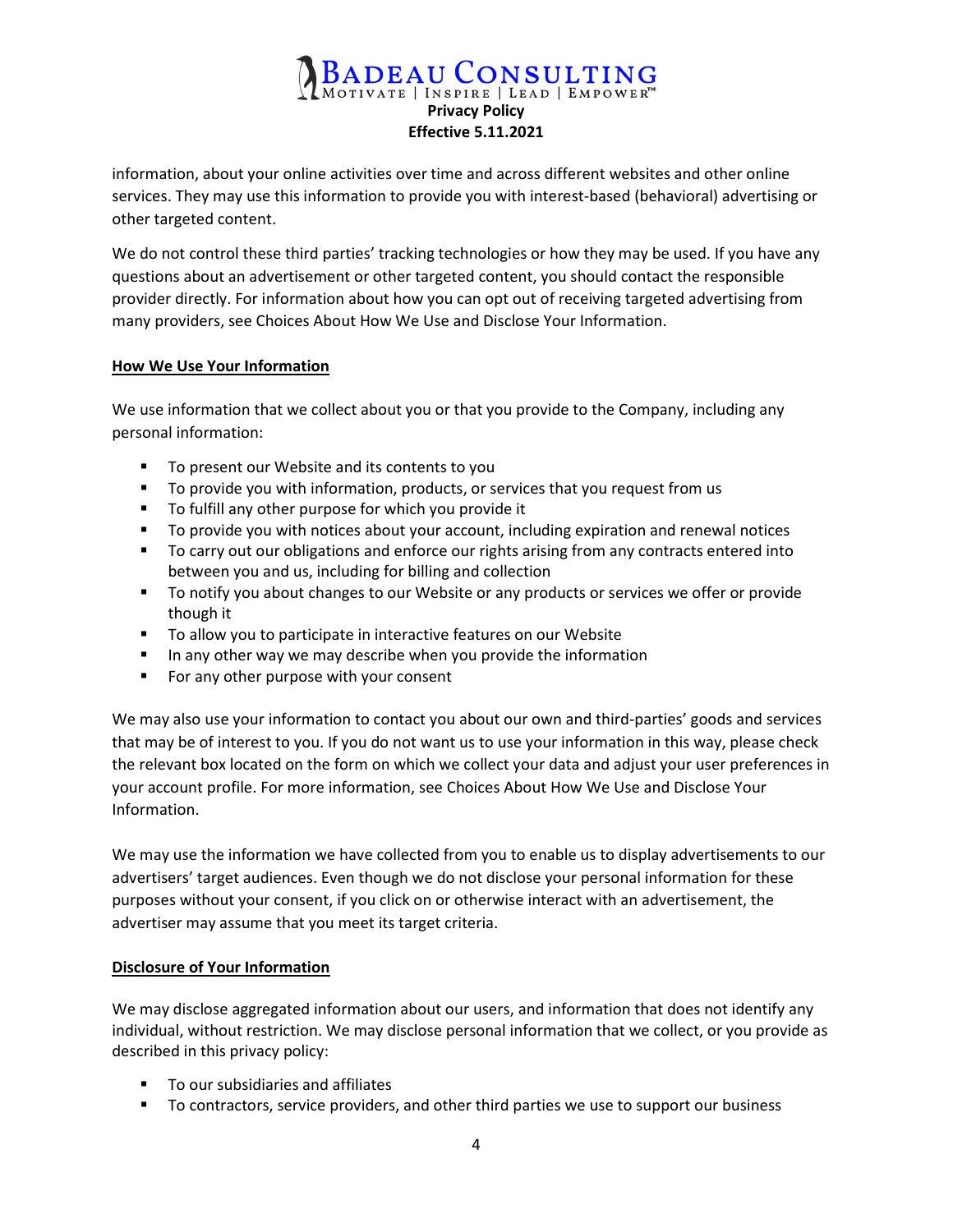# BADEAU CONSULTING Effective 5.11.2021

- To a buyer or other successor in the event of a merger, divestiture, restructuring, reorganization, dissolution, or other sale or transfer of some or all of our assets, whether as a going concern or as part of bankruptcy, liquidation, or similar proceeding, in which personal information held by us about our Website users is among the assets transferred.
- **To fulfill the purpose for which you provide it**
- For any other purpose disclosed by us when you provide the information
- With your consent

We may also disclose your personal information:

- To comply with any court order, law, or legal process, including to respond to any government or regulatory request
- **THE TO enforce or apply our terms of use and other agreements, including for billing and collection** purposes
- **If we believe disclosure is necessary or appropriate to protect the rights, property, or safety of** the Company, our owners, employees, contractors, customers, or others. This includes exchanging information with other companies and organizations for the purposes of fraud protection and credit risk reduction.

#### Choices About How We Use and Disclose Your Information

We strive to provide you with choices regarding the personal information you provide to the Company. We have created mechanisms to provide you with the following control over your information:

- **Tracking Technologies and Advertising. You can set your browser to refuse all or some browser** cookies, or to alert you when cookies are being sent. To learn how you can manage your Flash cookie settings, visit the Flash player settings page on Adobe's website. If you disable or refuse cookies, please note that some parts of this site may then be inaccessible or not function properly.
- **Promotional Offers from the Company. If you do not wish to have your contact information used** by the Company to promote our own or third parties' products or services, you can opt-out by checking the relevant box located on the form on which we collect your data or at any other time by logging into the Website and adjusting your user preferences in your account profile by checking or unchecking the relevant boxes or by sending us an email stating your request to jaclynbadeau@badeauconsulting.com. If we have sent you a promotional email, you may send us a return email asking to be omitted from future email distributions. This opt-out does not apply to information provided to the Company as a result of a product purchase, warranty registration, product service experience or other transactions.
- We do not control third parties' collection or use of your information to serve interest-based advertising. However, these third parties may provide you with ways to choose not to have your information collected or used in this way. You can opt out of receiving targeted ads from members of the Network Advertising Initiative ("NAI") on the NAI's website.

### Accessing and Correcting Your Information